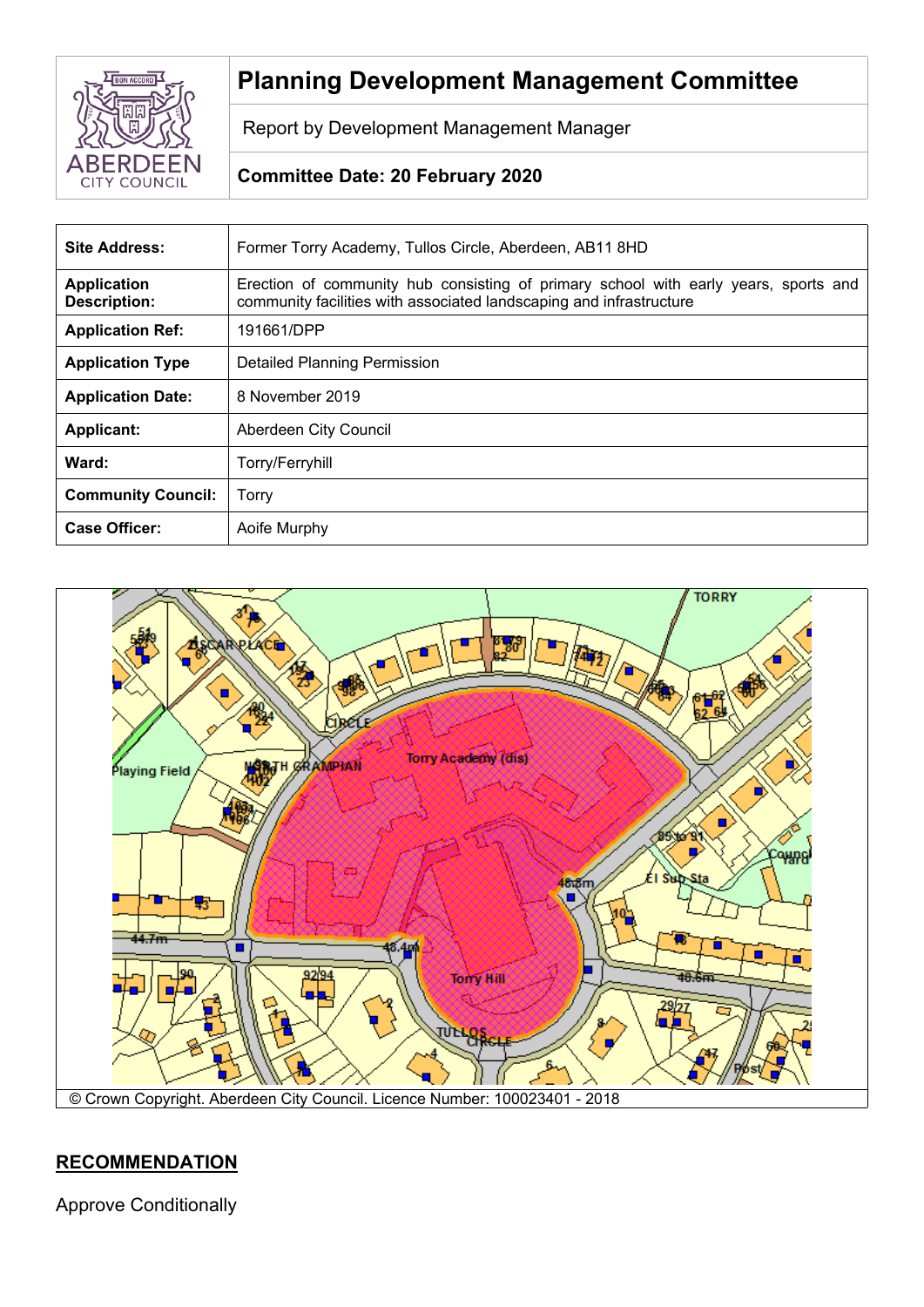## **APPLICATION BACKGROUND**

#### **Site Description**

The site is located within Torry and currently accommodates the former Torry Academy which closed in 2018, what remains is a large granite building which encompasses the majority of the site, a granite house to the south west of the site and hardstanding forming an access, service area and car park along the south of the site and playground. The current boundary treatments come in the form of a low lying retaining wall with a mix of metal or closed board timber fencing on top.

The site sits within a prominent area of Torry on the top of Torry Hill and can therefore be viewed from a number of the surrounding streets. The topography of the site itself varies with the highest point being to the south with a gradual and consistent fall towards the north.

The site is bounded by a number of streets, these include North Grampian Circle, Tullos Circle and Mansefield Place, with a number of other streets running perpendicular from them. Beyond the bounding streets lies a mainly residential area with a varied mix of house types.

#### **Relevant Planning History**

190937/PAN – Proposal of Application Notice for a major development for construction of primary school with early years and community facilities, all weather pitch with associated landscaping and infrastructure – Agreed 24.06.19.

As required by the Development Management Regulations, two pre-consultation meeting were carried out in July 2019. The outcome of these meetings is outlined in a pre-application consultation report and this will be evaluated further in this report.

## **APPLICATION DESCRIPTION**

#### **Description of Proposal**

Proposed is a the erection of a new Torry Primary School And Community Hub with an early years learning facility, located within one building with associated sports and play facilities The existing school requires to be demolished in its entirety to allow for this development, however the demolition of such a building is not being assessed under this current application.

The proposed building is mainly two storeys in height, but also encompasses single storey elements, mainly to the north of the building. The building can essentially be split into three distinct areas:

- 1. Primary School;
- 2. Community Hub; and
- 3. Early Years Facility.

The primary school encompasses the rear of the building and is across two levels. This ground floor accommodates eight classrooms, pupil support room, dining hall and gymnasium. There are a number of other rooms associated with these such as WC's, cloak rooms, stores and a kitchen etc. While the first floor would accommodate a further 6 classrooms, WC's, resource room and GP room. Pupil access to the primary school would be gained from a number of entrance doors on the north and east elevations.

The community hub is located to the south of the main entrance and is across two floors. The ground floor would encompass the library, cafe, multi-use room, while the first floor would accommodate offices, along with staff and meeting rooms etc.

The final aspect is the early learning years facility is to the west of the main entrance and is all located on the ground floor. This area accommodates two activity rooms, WC's cloak rooms, stores, etc.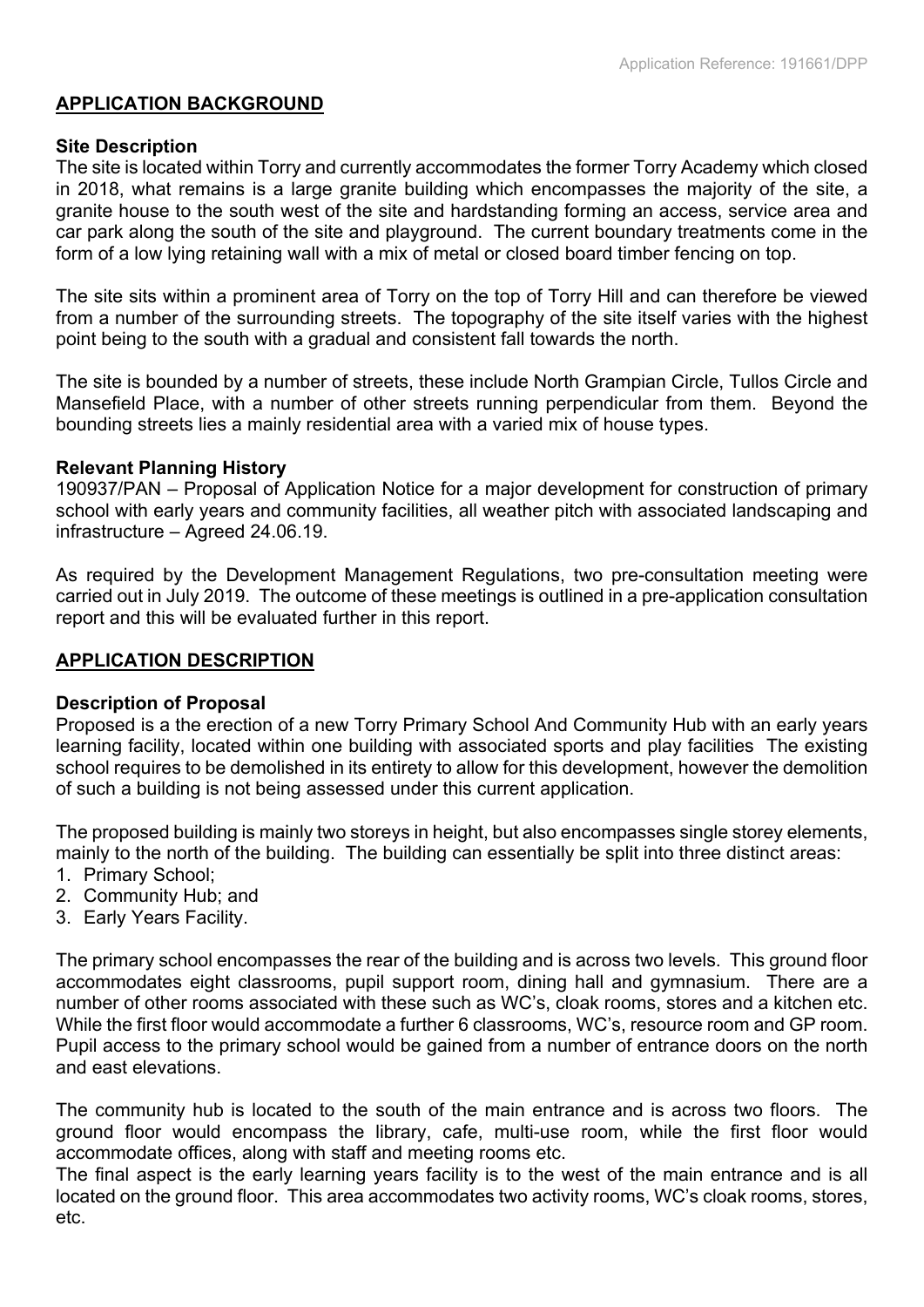Access to the community hub and early years facility can be gained from the main entrance on the south elevation.

The proposed materials include:

- Fibre cement panels including a mix of smaller and larger panels on all elevations (colour to be confirmed);
- Rockpanel Rockclad to be placed on the main entrance, early years and dining room elevation (west, south and north elevations respectively) (colour to be confirmed);
- Brick to be placed on the west, north and south elevations (colour grey);
- Aluminium curtain walling with coloured reveals on west elevation (colour to be confirmed);
- Timber/aluminium composite windows (colour to be confirmed);
- Glazed and solid external doors (colour of solid doors to match colour of elevation);
- Standing seam Kalzip roof;
- Clear transparent panels on terraced area;
- Roof flues to be finished in same colour as roof; and
- Louvers located on the north and east to be finished in colour to match elevation).

The area surrounding the school accommodates an external play area for the early years facility to the south west, a playground to the west and north, a grassed area and all weather pitch to the north west, with a sensory garden to the eastern corner of the site, a service yard area and a community garden and parking area to the south.

Pedestrian access to the site would be gained from three new access points off North Grampian Circle and two off Tullos Circle. Vehicular access will utilise the existing access point off Tullos Circle, this will provide access to both the service yard and the car park, as is currently the case.

The school site would be secure and inaccessible to the public during school hours, however outwith these times, it is intended that the site will remain open and can be used by the public. While the proposed sports pitch would be available to the public, this would be on a lettable basis and there would be restrictions put in place to ensure the amenity of the surrounding area was not impacted.

## **Supporting Documents**

All drawings and supporting documents listed below can be viewed on the Council's website at: [https://publicaccess.aberdeencity.gov.uk/online](https://publicaccess.aberdeencity.gov.uk/online-applications/applicationDetails.do?activeTab=documents&keyVal=Q095WEBZKRO00)[applications/applicationDetails.do?activeTab=documents&keyVal=Q095WEBZKRO00](https://publicaccess.aberdeencity.gov.uk/online-applications/applicationDetails.do?activeTab=documents&keyVal=Q095WEBZKRO00)

- Design and Access Statement, October 2019
- Drainage Strategy Plan, October 2019
- Flood Risk Assessment, October 2019
- Geotechnical Design and Environmental Risk Assessment October 2019
- Lighting Strategy, January 2020
- Noise Impact Assessment, December 2019
- Revised Noise Impact Assessment, January 2020
- Pre-Application Consultation Report, October 2019
- Transport Statement, October 2019

#### **Reason for Referral to Committee**

The application has been referred to the Planning Development Management Committee because the application constitutes a major development and therefore requires to be determined by committee.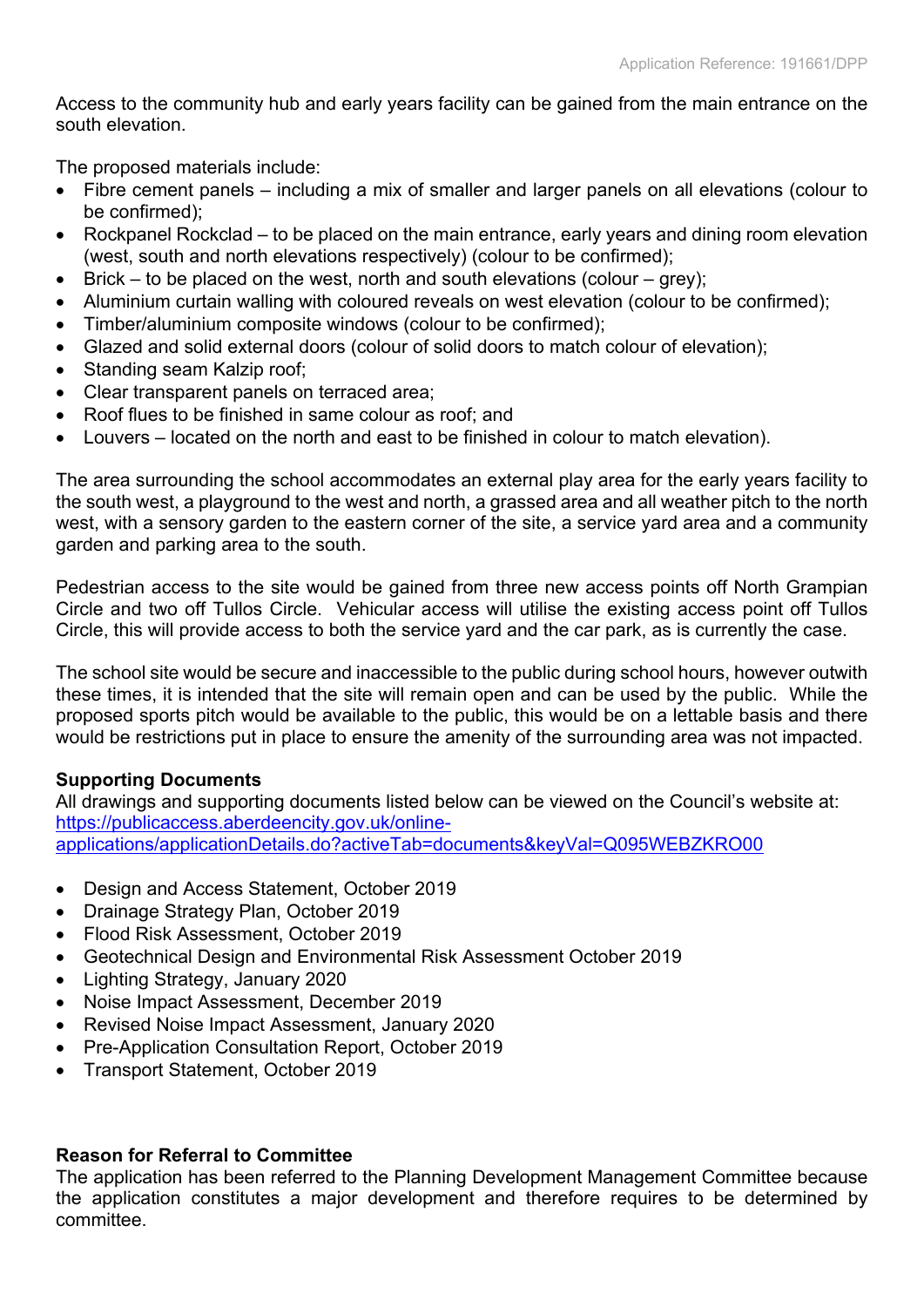# **CONSULTATIONS**

**ACC - Contaminated Land Team –** has no objection. However, the Team has requested that a condition be applied to ensure that all recommendations within the Geotechnical Design and Environmental Risk Assessment are carried out.

**ACC - Environmental Health –** has reviewed the revised Noise Impact Assessment (NIA) and submitted lighting strategy. With regards to the NIA, the Service has accepted the assessment of the recording studio and all plant. With regards to the plant required for the operation of the school, the Service recommends that a further assessment be carried out in line with the recommendations in the NIA. However, with regards to the sports pitch, Environmental Health cannot accept the findings in the report due to the predicted noise exposure and lack of robust noise mitigation coupled with the suggested operating times into the late evening. The Service has suggested opening times of the pitch should the application be approved, these are:

|          | Term Time                                                                                                                       | <b>School Holidays</b>                                                                      |
|----------|---------------------------------------------------------------------------------------------------------------------------------|---------------------------------------------------------------------------------------------|
| Weekdays | 9.00am to 4.00pm<br>(school use)<br>4.00pm to 6.00pm (general<br>public access)<br>6.00pm to 8.00pm<br>(pre-arranged lets only) | 9.00am to 6.00pm (general<br>public access)<br>6.00pm to 8.00pm<br>(pre-arranged lets only) |
| Weekends | <b>10.00am to 6.00pm</b> (pre-<br>arranged lets only)                                                                           | <b>10.00am to 6.00pm</b> (pre-<br>arranged lets only)                                       |

While the information on the lighting proposal and the standards to be achieved is encouraging, it is insufficient to make an assessment. As such, further information will be requested via condition.

**ACC - Roads Development Management Team –** has no objection. The team has reviewed the application and all submitted plans with regards to accessibility (walking/cycling/public transport), parking, access/servicing and the travel plan framework and has advised that the development is acceptable subject to the conditions.

**ACC - Waste Strategy Team –** has provided general comments regarding the required waste facilities for the development.

**Aberdeen International Airport –** has no objection. The Airport has however requested that a condition be attached requesting the submission of a Bird Hazard Management Plan. General comments have also been made with regards to the use of cranes during construction.

**Archaeology Service (Aberdeenshire Council) –** has advised that the Service has no objection, but has requested that a Standing Buildings Survey be carried out prior to development being carried out.

**Police Scotland –** has no objection, but has provided comments regarding layout, the internal and external aspects of the building.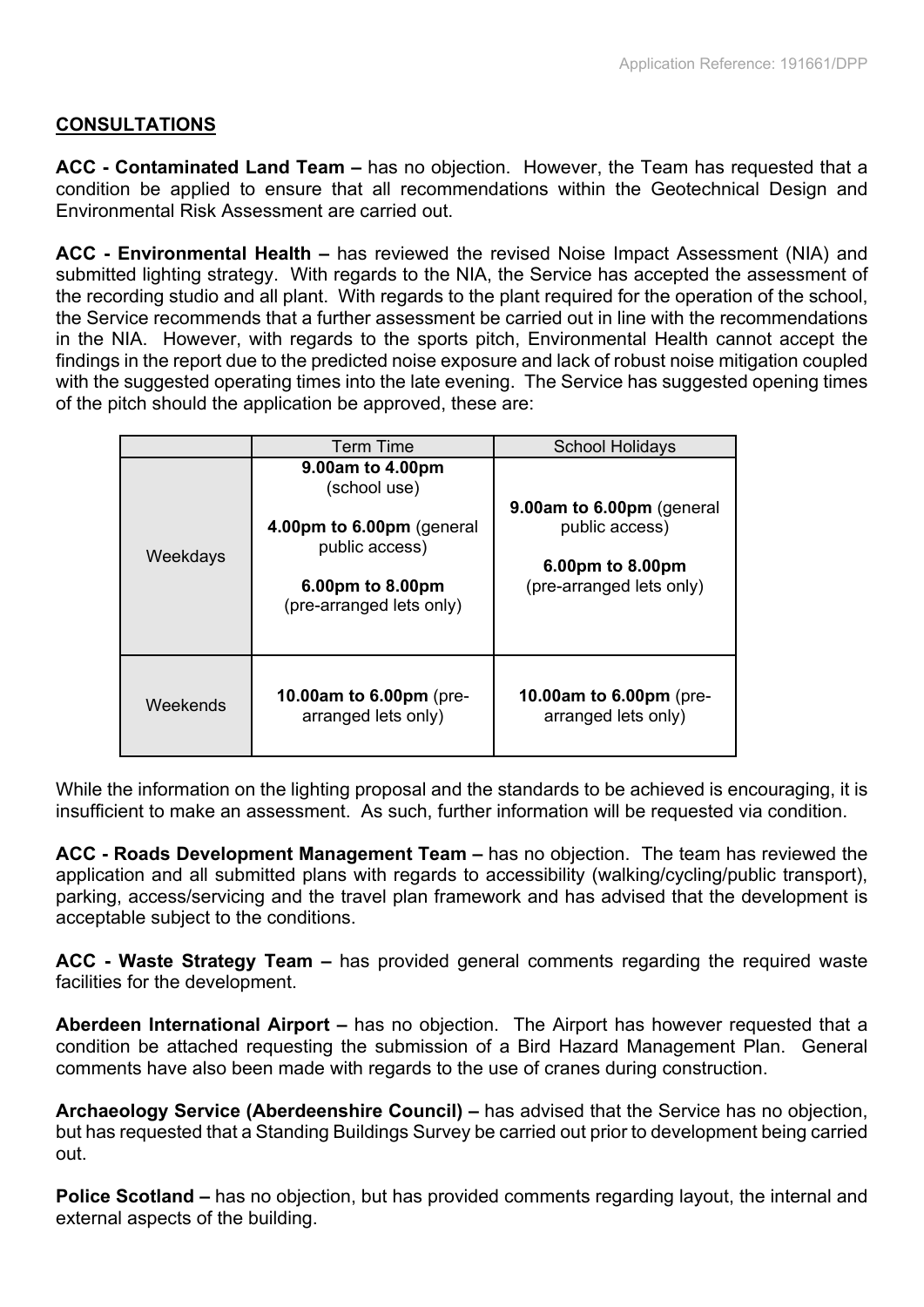**Scottish Environment Protection Agency (SEPA) –** has no objection. SEPA has provided comments regarding placemaking and environmental enhancements, combined heat and power, waste drainage, surface water drainage, pollution prevention and environmental management and air quality.

**Scottish Water –** has no objection and has advised that there is sufficient capacity in the Invercannie Water Treatment Works and the Nigg Waste Water Treatment Works.

**Torry Community Council –** no comments received.

# **REPRESENTATIONS**

None

# **MATERIAL CONSIDERATIONS**

## **Legislative Requirements**

Sections 25 and 37(2) of the Town and Country Planning (Scotland) Act 1997 require that where, in making any determination under the planning acts, regard is to be had to the provisions of the Development Plan and that determination shall be made in accordance with the plan, so far as material to the application unless material considerations indicate otherwise.

# **National Planning Policy and Guidance**

Scottish Planning Policy (SPP)

# **Aberdeen City and Shire Strategic Development Plan (2014) (SDP)**

The purpose of the SDP is to set a spatial strategy for the future development of the Aberdeen City and Shire. The general objectives of the plan are promoting economic growth and sustainable economic development which will reduce carbon dioxide production, adapting to the effects of climate change, limiting the use of non-renewable resources, encouraging population growth, maintaining and improving the region's built, natural and cultural assets, promoting sustainable communities and improving accessibility.

From the 29 March 2019, the Strategic Development Plan 2014 will be beyond its five-year review period. In the light of this, for proposals which are regionally or strategically significant or give rise to cross boundary issues between Aberdeen City and Aberdeenshire, the presumption in favour of development that contributes to sustainable development will be a significant material consideration in line with Scottish Planning Policy 2014.

The Aberdeen City Local Development Plan 2017 will continue to be the primary document against which applications are considered. The Proposed Aberdeen City & Shire SDP 2020 may also be a material consideration.

# **Aberdeen Local Development Plan (2017)**

- Policy D1 Quality Placemaking by Design
- Policy D5 Our Granite Heritage
- Policy T2 Managing the Transport Impact of Development
- Policy T3 Sustainable and Active Travel
- Policy T5 Noise
- Policy B4 Aberdeen Airport
- Policy H1 Residential Areas
- Policy CF1 Existing Community Sites and Facilities
- Policy CF2 New Community Facilities
- Policy NE6 Flooding, Drainage and Water Quality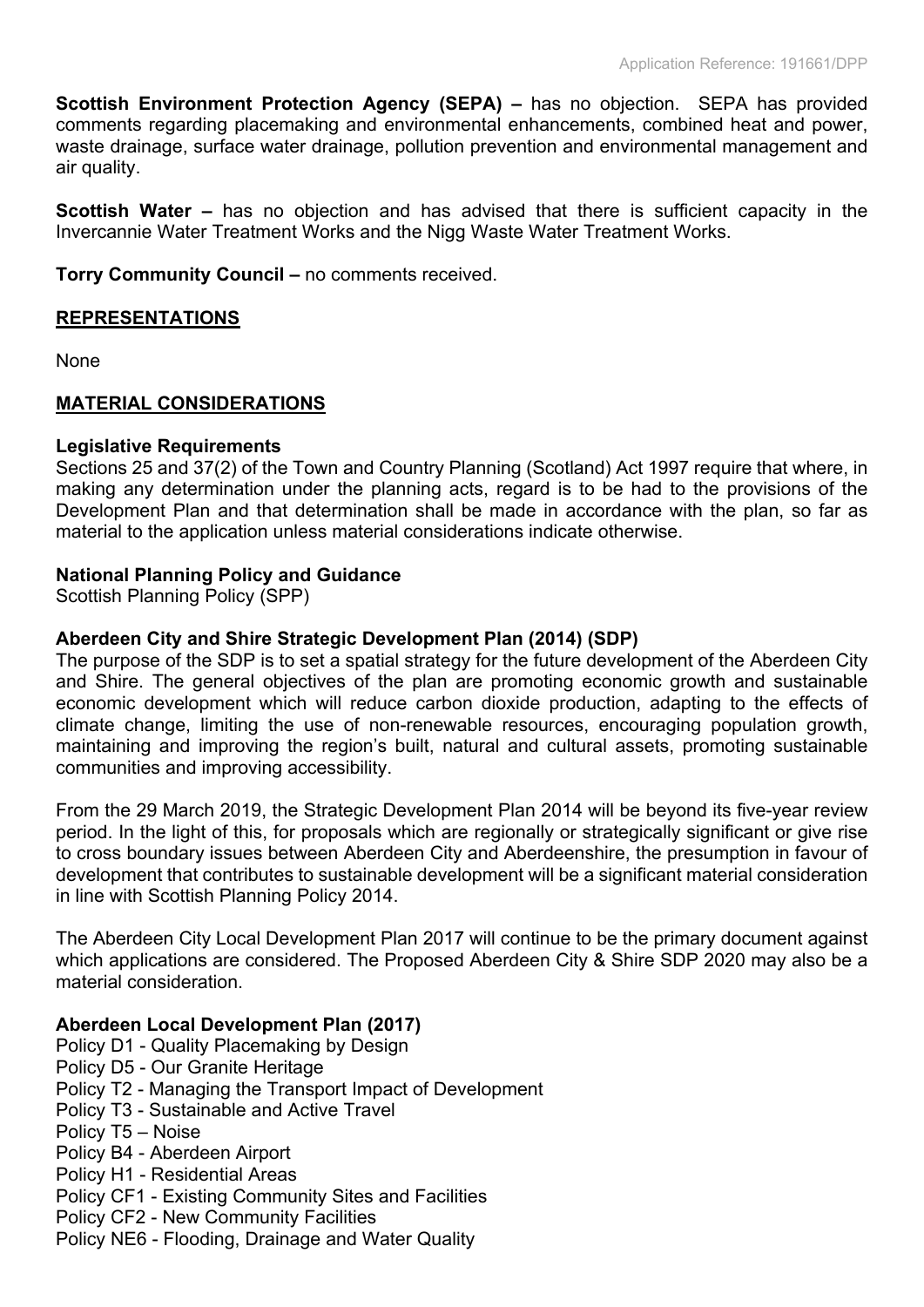Policy R2 - Degraded and Contaminated Land Policy R6 - Waste Management Requirements for New Development Policy R7 - Low and Zero Carbon Buildings, and Water Efficiency

#### **Supplementary Guidance and Technical Advice Notes**

Transport and accessibility Noise Flooding, Drainage and Water Quality Resources for New Development

## **EVALUATION**

## **Aberdeen City and Shire Strategic Development Plan (2014) (SDP)**

This development is not considered to be a strategic proposal that requires cross-boundary consideration, it does therefore not require a detailed assessment against the SDP.

#### **Pre-Application Consultation**

As per the major application process, a pre-application consultation was undertaken over two days in July 2019 at two different locations, Torry Youth and Leisure Centre and Tullos Community Centre with a total of 23 people attending and 7 of those providing comment. A number of considerations were highlighted through this process and were considered through the development of the proposal as detailed in the Pre-application Consultation Report.

#### **Principle of Development**

The site is located within a residentially zoned area of Torry as designated by the Local Development Plan, as such Policy H1 applies. H1 advises that proposals for non-residential uses should be complementary to the existing residential use and should not cause conflict with, or any nuisance to, the enjoyment of existing residential amenity. In addition, given the development is related to an existing school site, Policies CF1 and CF2 also have to be considered. CF1 advises that proposals for new uses on existing sites will be supported in principle, while CF2 advises that proposals for new community facilities shall be supported, in principle, provided they are in locations convenient to the community they serve and are readily accessible, particularly to public transport, pedestrians and cyclists.

In this instance, the proposed development will see a new primary school and community hub on the site that accommodates the former Torry Academy. It is therefore considered that this site is an appropriate location for the proposed use, given that the use of the site for educational purposes has already been established. Furthermore, it is unlikely that the new development would result in a conflict with the existing amenity, but this aspect will be further explored in the evaluation below.

As previously mentioned, the proposed development proposes three elements; a primary school, a community hub and an early years learning facility. The primary school and the early years facility will be assessed against Policy CF1, while the community hub will be assessed against Policy CF2.

As mentioned, this site currently falls within an education use and while the existing school closed its doors to pupils in 2017, the use still applies. Therefore, given that Policy CF1 supports existing educational sites being used for those purposes, it is considered that the development, specifically the primary school and early years facility, is in full compliance with this policy. With regards to the community hub, as mentioned above, CF2 supports new community facilities dependent on their location and accessibility. While this aspect will be outline further in this evaluation, it is considered that this site is ideal for such a use, given to its prominence within Torry and that it is readily accessible by the local community.

Overall, it is considered that the site can, in principle, satisfactorily accommodate a new primary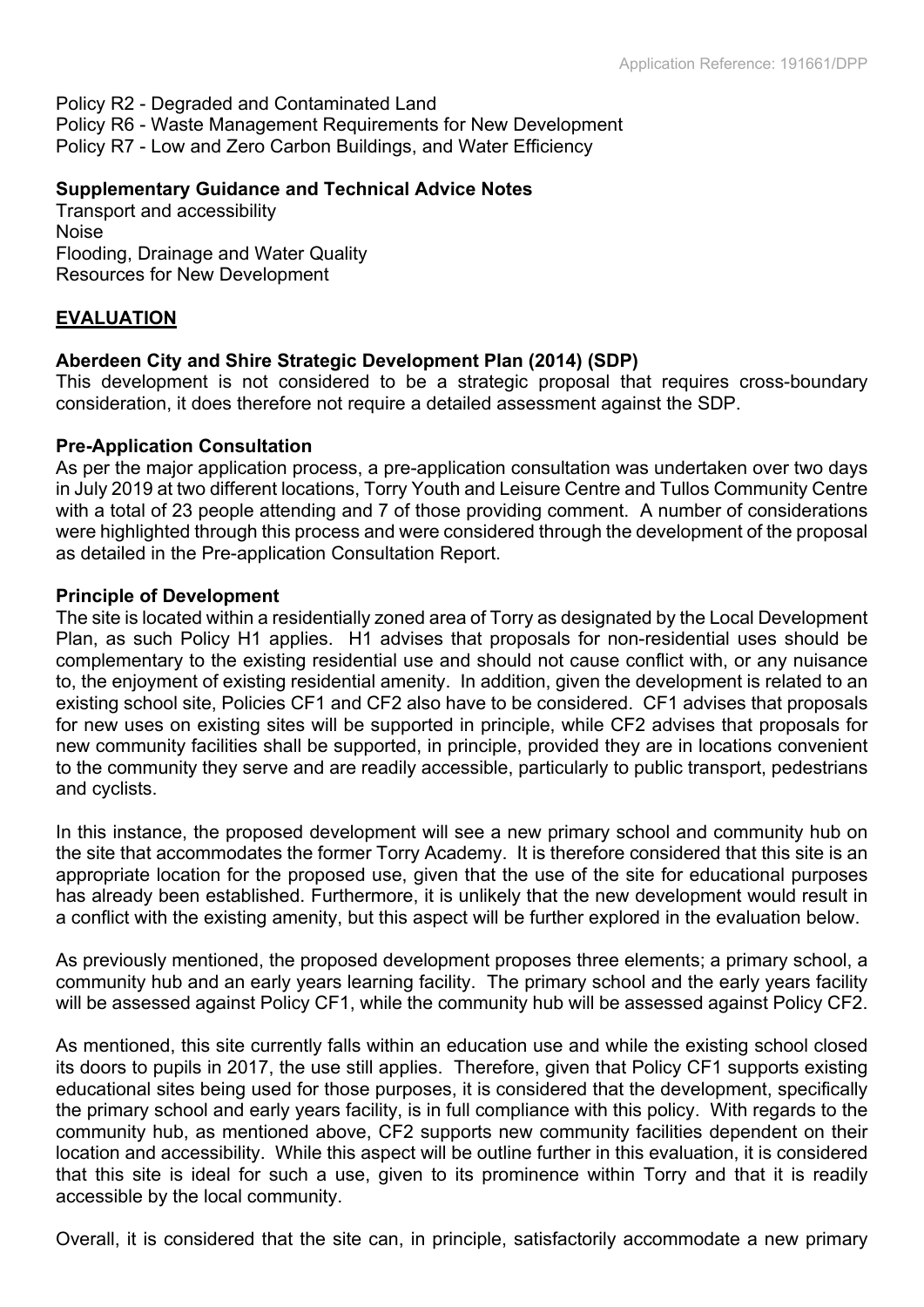school community hub and early years facility, especially given that it will replace a former academy. While the issue of amenity will be explored further, it is considered that the principle of development can be established when assessed against Policy H1, CF1 and CF2.

#### **Site Layout and Design**

With regards to the design, Policy D1 - Quality Placemaking by Design, all development must ensure high standards of design and have a strong and distinctive sense of place which complements the context of the surrounding area. It is considered that given the sites positioning within Torry and the developments proposed use, it is vital that this development meets the six essential qualities of Policy D1. Therefore, proposals should be distinctive, welcoming, safe and pleasant, easy to move around, adaptable and resource efficient.

It is considered that the proposed development makes use of this irregular shaped site, positioning the school to the centre and south east has allowed the existing access and car park to be utilised, while the remainder of the site can be used as external play areas (including both hard and soft landscaping) for future pupils.

The building itself would be of a contemporary design, which will be visible from all surrounding streets Given the sites prominent positioning at the top of Torry Hill and 360 degree public aspect it is important that all elevations of the development are designed with this in mind. While the main elevation is located to south east, the north, east and west elevations play an important role within this site, with the north and east elevations providing pupil access to the primary school. While most of the west elevation incorporates areas of ventilation, these have been designed in such a way that they blend into the building, either by design or choice of material.

The main entrance to the building would be located on the south east elevation and the site has been opened up in this area to create a plaza allowing for easy access to the community hub and early years facility. Given that this entrance will be visible, not only from Tullos Circle, but also from Grampian Place, it was important that a feature entrance was created. It is considered that this has been achieved through the use of double height glazing, curtain walling and contrasting materials.

Significant ventilation is required for this development given the proposed use and while a number of flues are visible given the slope of the roof, the planning authority can impose conditions on any consent to ensure that an appropriate material is used so that they blend into the roof rather than detracting from the overall development.

In terms of the six essential qualities, it is considered that they can be achieved by this development for the following reasons. The site itself is distinctive in the sense of being elevated and highly visible from all sides and it is considered that the school has been designed/positioned in such a way that it responds to this context and the character of the surrounding area through the use of appropriate materials which complement the surrounding townscape. Given the positioning and improvements to the main entrance, it is considered that this development will be welcoming not only to the pupils that will use it but also by the local community it will serve.

The development has been designed in such a way that it gives precedence to pedestrian movement, with vehicles restricted to a certain area of the grounds. In addition, a number of new pedestrian access points have been introduced along the boundary, which will allow for easy access to the site. Also, through the use of boundaries and landscaping it will be clear what space is available to the community/school pupils. Finally, given the location of the site and proximity to residential properties, it is considered that the site will be highly visible which will result in a high level of natural surveillance. As such, it is considered that the development is both safe, pleasant and easy to get around.

Given the development proposes a number of different uses ranging from educational to community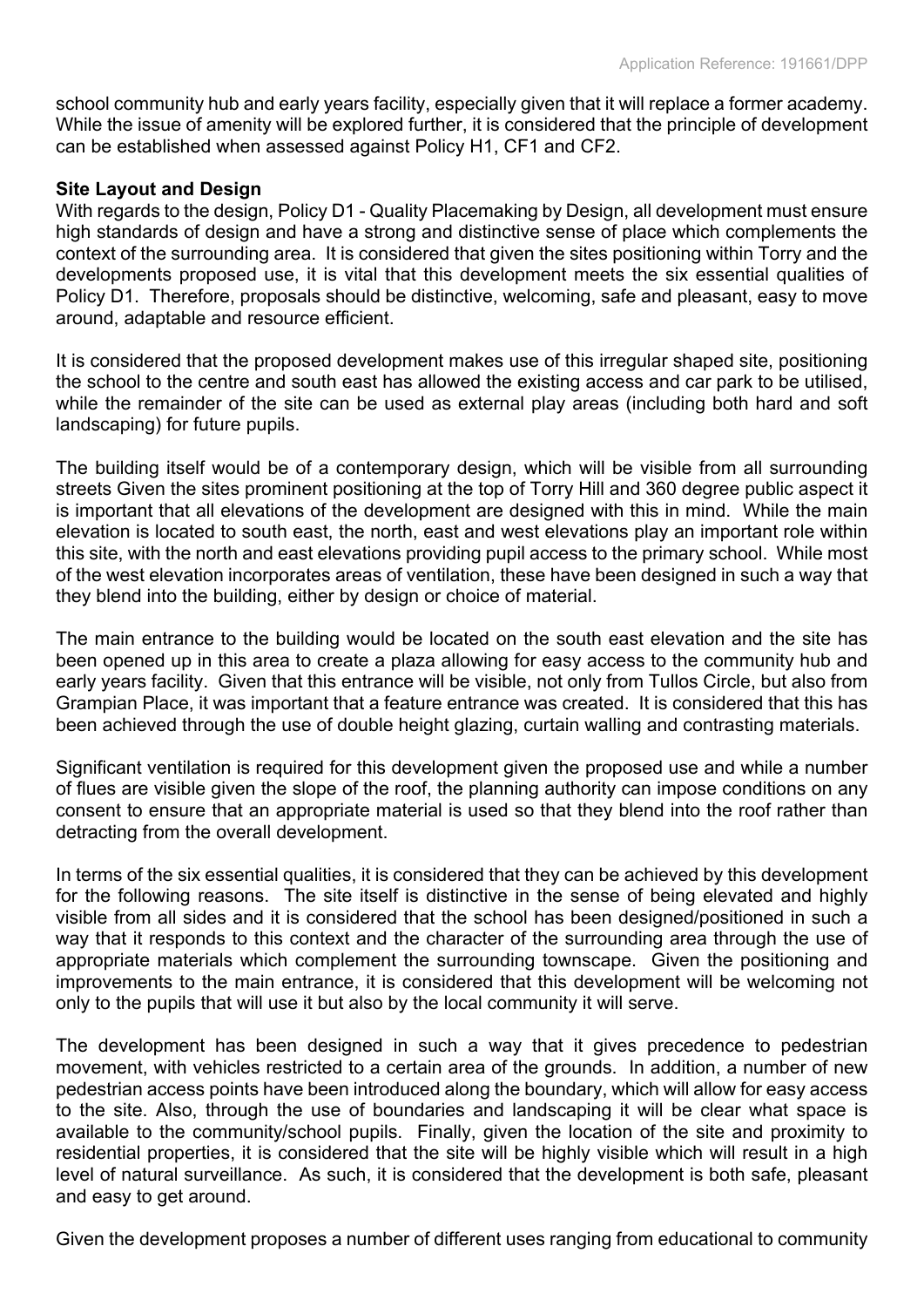uses, it is considered that the building proposed is adaptable. In addition, the sports pitch while available for school use will also be available to the general public, Furthermore, outwith school hours the school grounds will be readily accessible. In light of the foregoing it is considered that the development would be adaptable.

Finally, in terms of resource efficiency, given that it is a new build, it is considered that a certain level of efficiency will be achieved. The site will also be easily accessible by other sustainable modes of transport such as walking and cycling and public transport, which will aid with the reduction of car users travelling to the site.

In light of the above, it is considered that the development has been well designed and responds successfully to the context of the site and its surrounding characteristics, while still being a modern addition. However, given the lack of detail with regards to the proposed finish it is considered necessary to request this information via condition. Nevertheless, it is considered that overall the proposal complies with Policy D1 - Quality Placemaking by Design.

Given that the former academy is constructed of granite, it is important that the granite heritage of Aberdeen City is protected and preserved. While the demolition of the existing building is unfortunate, it is noted that the former school is no longer fit for purpose and therefore would not be suitable for the proposed development. However, the planning authority consider it vital that the granite heritage is evident on this site in some way. As such, the Planning Authority has requested that some of the granite is retained on site and it has been agreed that this will be used as a lowlying wall around part of the boundary as detailed in the boundary treatment plan submitted with this application. It is considered that using the granite on the elevations of the new school/community hub would not be practical as such the solution proposed by the applicant is acceptable. As such the proposal is considered to comply with Policy D5 – Our Granite Heritage.

## **Amenity**

A Noise Impact Assessment (NIA) has been submitted by the applicant and reviewed by the Planning Service and Environmental Health. The assessment identifies that the noise sources within the proposed site include the all-weather sports pitch, all mechanical plant and the music room within the building itself.

The sports pitch would be used by school pupils during the day and by the community into the evening, at weekends and during school holidays. However, the results of the NIA indicate that the expected noise level from the proposed sports pitch would be in excess of the Local Authority recommended maximum external noise level at the nearest existing noise sensitive receiver – namely the nearest residential façades and gardens. The mitigation proposed in the submitted NIA includes the restriction of hours or the introduction of fencing around the pitch to aid with noise reduction. The installation of high noise reduction fencing would conflict directly with a series of Council policies relating to schools and specifically with regards to safety, security and community integration, as such the client has advised that this option is not feasible. The option for restricting use to mitigate the noise impact is explored in the NIA. The NIA advises use between 8.45am to 9.45pm weekdays and weekends with a recommendation to use synthetic rubber isolation inserts between the fence and supports in order to reduce ball impact noise and fence rattle.

The findings of the NIA and its proposed mitigation measure have been reviewed by the Council's Environmental Health Service, has and that Service advises that the assessment is not acceptable. This is because it is considered that there is insufficient demonstration that the proposal would provide acceptable conditions for nearby residents due to the absence of noise mitigation measures that would have tangible effects sufficient to mitigate the noise impact. Environmental Health is therefore unable to accept the noise impact assessment report and its findings due to the predicted noise exposure and lack of robust noise mitigation given that the suggested operating times extend late into the late evening (ie. until 9.45pm). It has advised that should the planning authority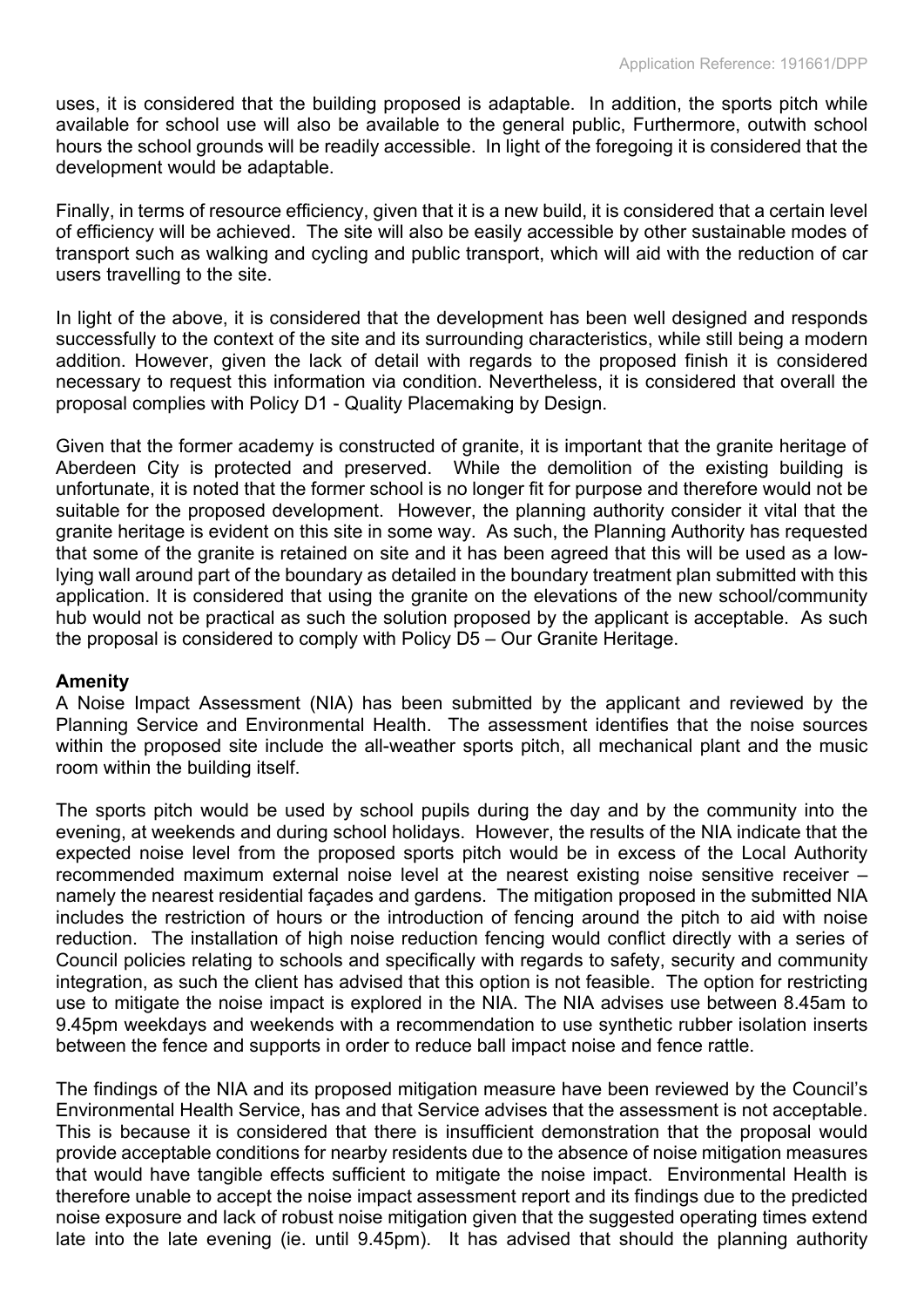recommend approval despite their reservation, conditions restricting use of the sports pitch should be used, to help reduce the impact on the local amenity. Environmental Health has outlines hours of use and these are highlighted above. However, while the Monday to Friday times are considered to be appropriate, it is considered that the Saturday and Sunday times should be altered. It is now proposed to open at 10am as highlighted by Environmental Health, but close at 8pm rather than 6pm. Given the location and proposed use, it would seem unreasonable to close the 3G pitch so early at the weekend, given that it is proposed as a community facility and that the later closing time would be of more benefit to those within the community that would use it.

From a planning perspective, the previous use of the site as a former academy and the community benefit of this new proposal requires to be taken into account. While use of the 3G sports pitch may result in some additional noise in the surrounding area, the area to be occupied by the proposed 3G pitch would occupy exactly the same area that is an area of bitmac hardstanding previously used for outdoor play by the school, which to the best of the planning authorities knowledge was open to the public outwith school times under the Council's open grounds policy. As such it would seem unreasonable to deem this element unacceptable in principle given that it is a pre-existing historic use. While mitigation could be used, there is a concern that there would be a resultant visual impact or impact on daylight or sunlight to adjoining residential property as a result of the installation of high fencing with netting which would not be acceptable. As such, it is considered appropriate in this instance to recommend a condition be attached restricting the hours of use of the sports pitch for the reasons outlined above this in addition to the fact that the sports pitch will be locked to the general public and will only be lettable to the community should aid the surrounding amenity.

With regards to the proposed music room, Environmental Health are satisfied with the information in the NIA and that there would be no adverse noise impact on sensitive receptors and, therefore, have no further comment to make. The NIA advised that the plant has not being specified in detail at this stage of the project, and therefore maximum allowable plant noise levels have been calculated to inform the design selection. Environmental Health find the information submitted acceptable. However, once plant requirements have been specified a further assessment of for daytime and night-time noise levels is required to be undertaken. The submission of this assessment once carried out should be requested via condition.

A lighting strategy has also been submitted. Whilst the information on the lighting proposal and the standards to be achieved is encouraging a final design for the required lighting solutions, in particular for the pitch, has not been finalised. As such Environmental Health still requires demonstration of how the final design will comply with the relevant standards through the submission of a further report, which will be secured by condition. This report should demonstrate the following:

- 1. The floodlighting needs;
- 2. Floodlighting position and direction;
- 3. Floodlight height and technical specification;
- 4. Light spill, illumination of neighbouring land, glare, upward light levels;
- 5. Hours of use;
- 6. Means of control to ensure lights to be on only when in use;
- 7. Details of any automatic cut-off device (or equivalent) to be installed;
- 8. Impacts on neighbours; and
- 9. Any mitigation measures to be applied.

To conclude, in terms of amenity it is considered that the information submitted is acceptable Concerns about the impact on amenity resulting from light spillage are operational matters that can be resolved by the submission and approval of further information prior to the school and community hub being brought into use. While Environmental Health has highlighted their concerns, specifically regarding the impact of late evening noise resulting from the use of the sports pitch, they have not objected to the development and have suggested that the impact can be satisfactorily mitigated by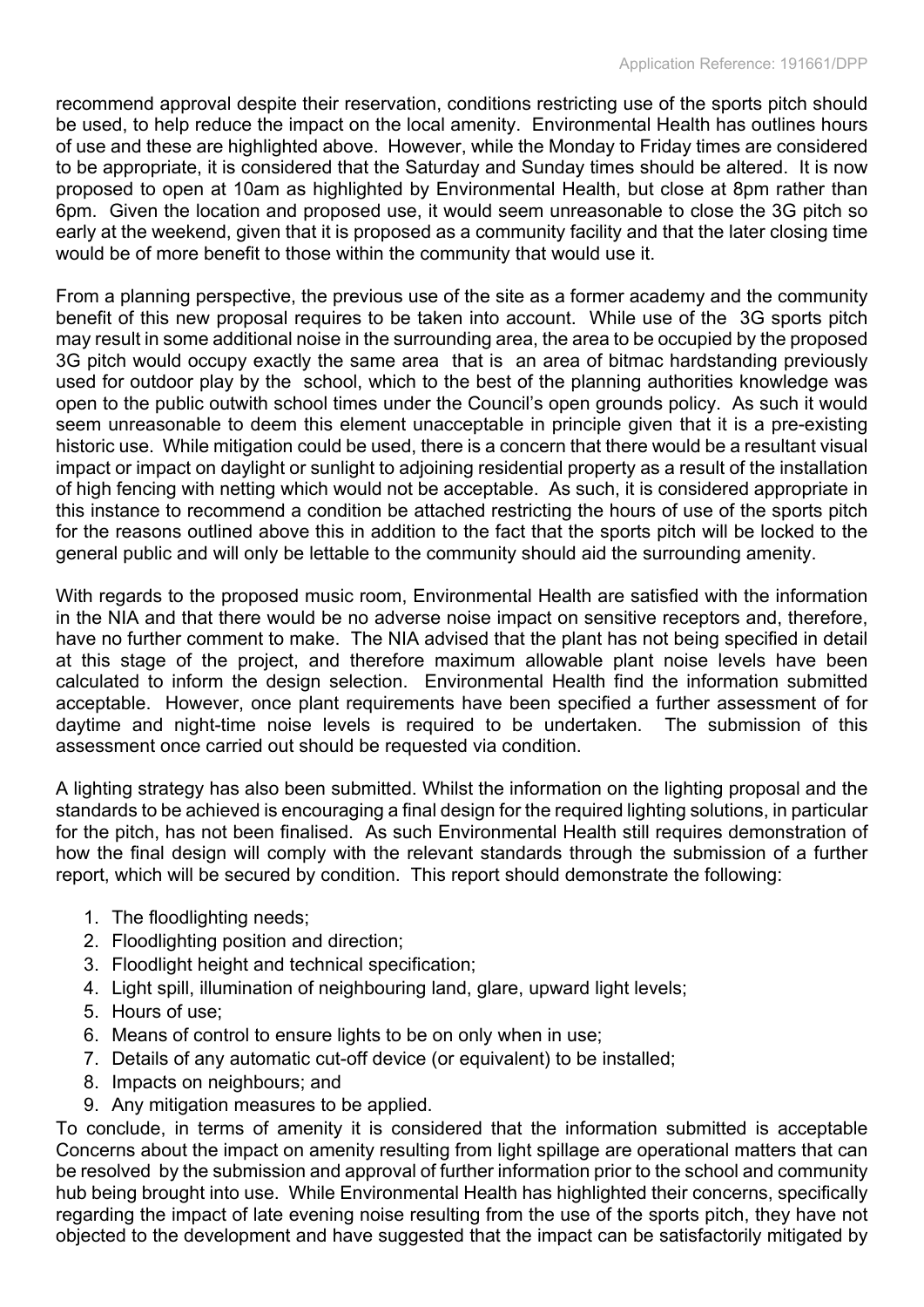controlling the hours of public use of the proposed 3G pitch by way of the imposition of planning conditions on any consent. Upon reviewing all the information provided and consultee comments, it is considered that the proposed development will not have an adverse impact on the current levels of residential amenity for the immediate or surrounding area. As such, with respect to amenity the development is considered to be acceptable.

#### **Transport Impacts**

Under Policies T2 and T3, commensurate with the scale and anticipated impact, new developments must demonstrate that sufficient measures have been taken to minimise traffic generated and to maximise opportunities for sustainable and active travel.

The Roads Development Management Team have reviewed the submitted Transport Statement and have provided comments on access, parking, sustainable modes of transport and the proposed travel plan framework.

With regards to access, it is noted that the existing access which was used for the former Torry Academy will be utilised, with no proposed alterations. Where delivery vehicles, will require to take access into the site, a swept path analysis evidences that there is adequate space to enter and exit in a forward gear. The aspect of refuse collection has also been considered and is detailed further in this evaluation.

A total of 42 parking spaces have been proposed, 3 of which are disabled/accessible spaces and a further 2 for electric vehicle charging. The Roads Team has advised that this provision is adequate due to the site's location and accessibility by those that it would serve.

In terms of sustainable modes of transport, the development proposes 66 cycle sheltered parking spaces, which is considered appropriate given the use and size of the development. Also, given the site's location within the surrounding community, it is considered that it is easily accessible by walking and cycling. Further to this, the site is well served by public transport, with bus stops located on Tullos Circle, which forms part of a regular route which connects to the wider Torry area.

A Travel Plan is required to improve safety measures and reduce car trips to the site. This would be of benefit to both staff and those using the school/early learning units and community centre. A template and example of how a travel plan should be compiled has been provided for within the Transport Assessment and this is considered acceptable and should be adopted when the School Travel Plan is being finalised. Should an approval be granted, a condition will be applied requesting the approval and implementation of a travel plan.

In light of the above, it is considered that the proposed development can be easily accessed via the existing entrance and can provide a suitable level of parking. In addition, given the sites location within Torry, it is noted that the development would be readily accessible by other means of travel such as walking, cycling and public transport. As such the development is considered to be in compliance with Policy T2 - Managing the Transport Impact of Development and Policy T3 - Sustainable and Active Travel; as well as the Council's Supplementary Guidance Transport and Accessibility.

## **Contaminated Land**

A Geotechnical Design and Environmental Risk Assessment Report has been submitted and outlines the level of investigation that was carried out on the site while the existing building still stands. The report confirms that no significant contamination was detected on site and that there would be no significant risk to the water environment. While basic radon protective measures are recommended in the report, there is no requirement for ground gas protection. The above report has been reviewed by the Council's Contaminated Land Team and they advised that it is satisfied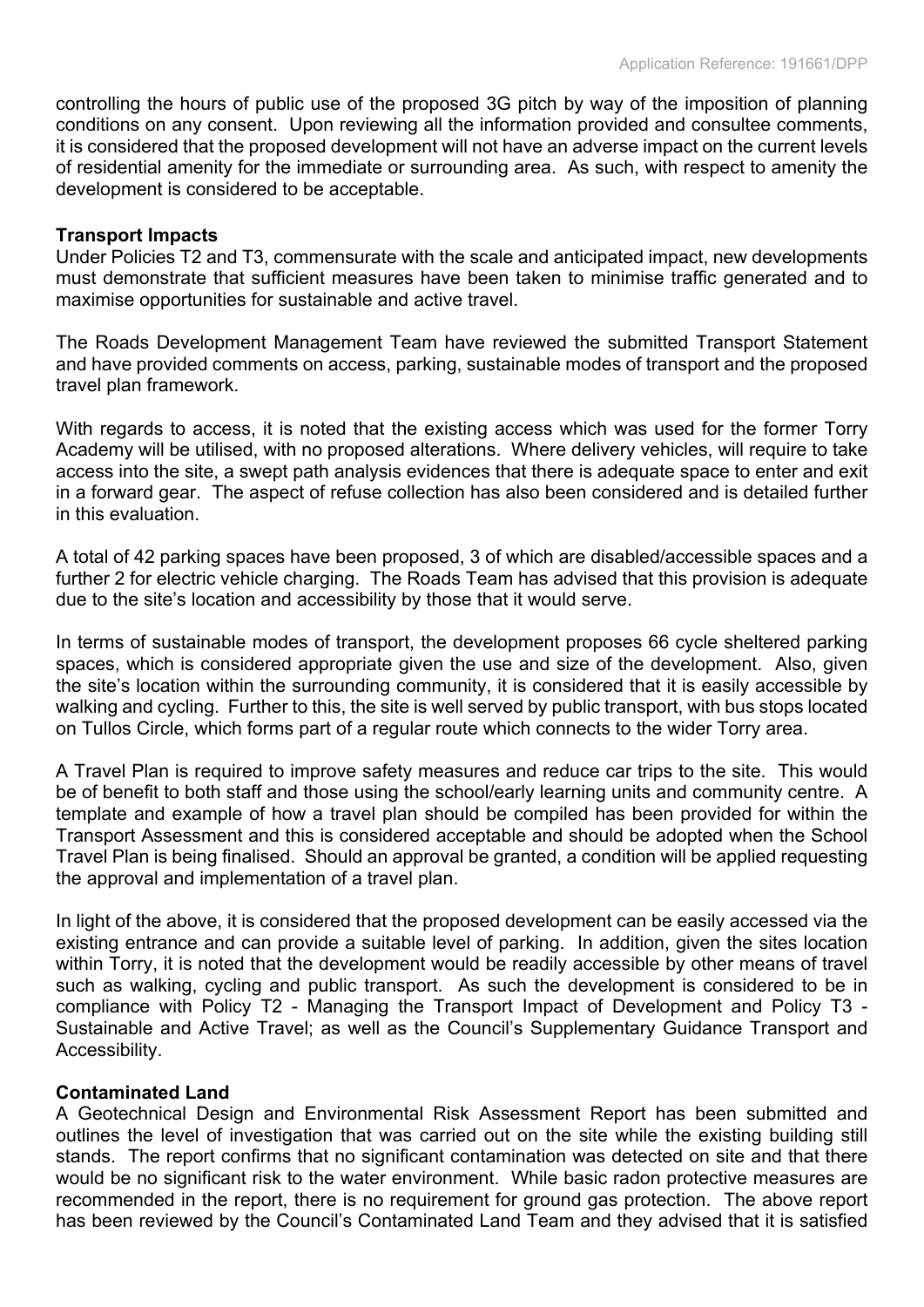with its conclusion and recommendation. It will be conditioned that all of the recommendations contained within the above report will be carried out, with the scope of works first agreed with the Contaminated Land Team.

As noted in the report, a level of asbestos has been found on the site. The Contaminated Land Team has recommended that a Full Buildings Asbestos Survey is undertaken prior to the demolition. However, as the demolition is not being assessed under this application, it was be feasible for the planning authority to attach such a condition. The contract for demolition and asbestos removal has been tendered by the Council and works are currently ongoing to ensure the safe removal of all asbestos containing material will by a licensed waste management carrier to a licensed facility.

Overall, the submitted report is acceptable to both the Contaminated Land Team and the Planning Authority, as such the proposal is considered compliant with Policy R2 - Degraded and Contaminated Land.

## **Flooding and Drainage**

In terms of flooding, a Flood Risk Assessment has been submitted and advises that any future flooding will pose no threat to the proposed development. In addition, the proposed surface water drainage has been designed to ensure that pluvial and overland flooding does not occur. Therefore, there is a negligible level of flood risk to the site.

With regards to drainage, a Drainage Strategy has been submitted and reviewed. The strategy advises that combined sewers run along the north boundary, heading north east and a sewer along the south boundary heading south west. In terms of foul water, it is proposed to collect all waste water and foul discharges into a traditional gravity system, which will then be discharged into the combined sewer on North Grampian Circle.

With regards to surface water the site will provide a suitable Sustainable Urban Drainage System. The surface water collected from the site via filter trenched within the soft landscaping, porous car parks and cellular storage. This will enable the collected water to be attenuated before discharging into the existing combined sewer. A full attenuation for a 200 year storm event will be provided for within the underground storage structures.

In light of the above, the information supplied in the Flood Risk Assessment and Drainage Strategy is considered to be acceptable, a condition should be used to ensure that the recommendations of the Drainage Strategy. Overall, it is considered that the proposal complies with Policy NE6 - Flooding, Drainage and Water Quality and Supplementary Guidance Flooding, Drainage and Water Quality.

## **Aberdeen Airport**

The site falls within the safeguarding area for Aberdeen Airport, as such it has been consulted as part of this application process. The Airport advises that the development has been examined from an aerodrome safeguarding perspective and could result in conflict with the criteria. However, it advises that, if a condition requesting the submission of a Bird Management Plan is attached to any grant of permission, there would be no objection. This plan would help ensure that the site would be less appealing to birds which could endanger the safe movement of aircraft and the successful operation of Aberdeen Airport.

In addition to the above, given the nature of the development proposed, it is likely that cranes may be required during the construction period, as such the Airport has advised the planning authority of their advice regarding the use of cranes, which will be passed onto the applicant in the form of an informative, should permission be approved. Subject to the above condition/informative, it is considered that the development complies with Policy B4 - Aberdeen Airport.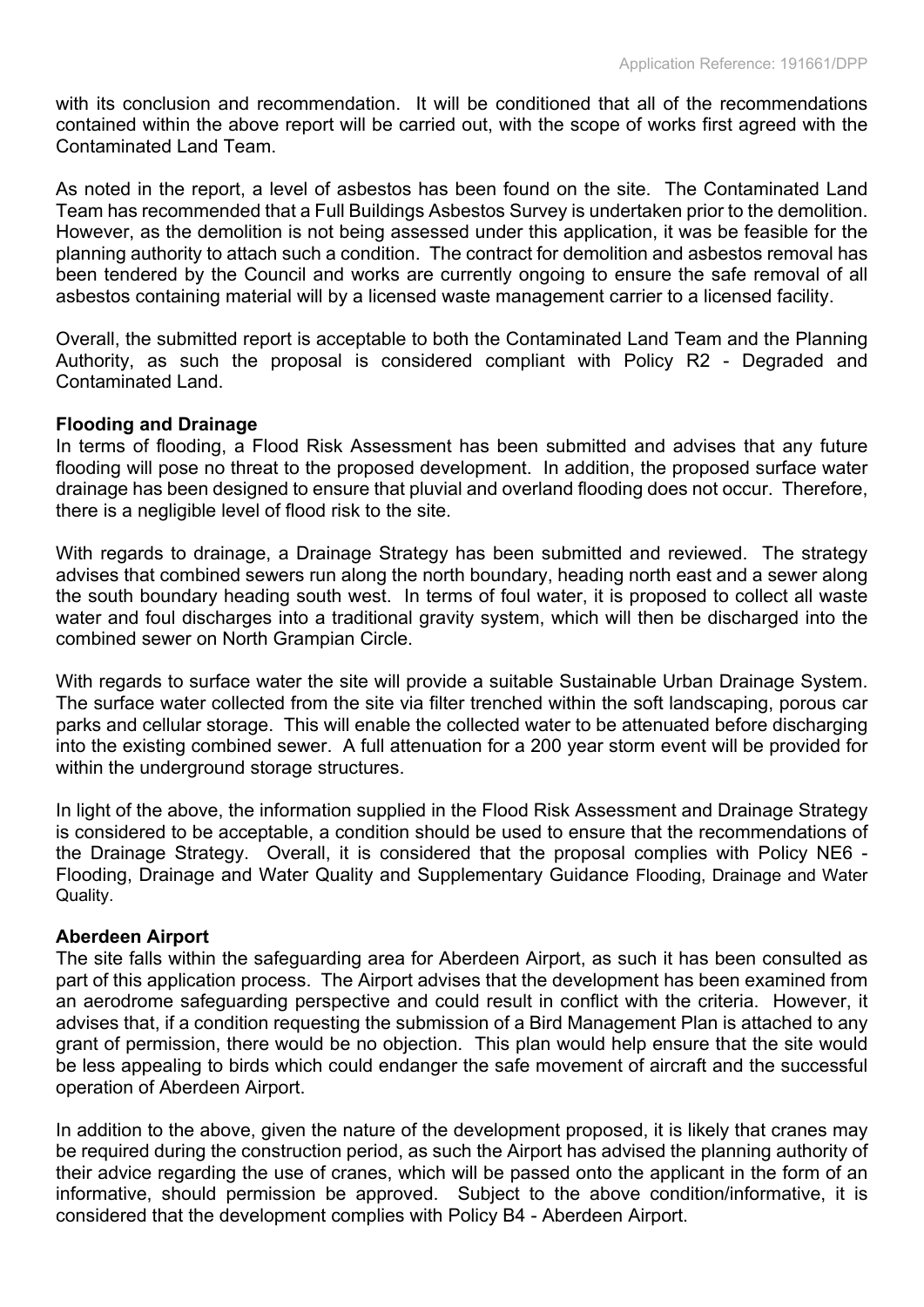## **Other Matters**

Aberdeenshire Council's Archaeology Service has reviewed this site and has advised while the Service has no objection, it has requested that a Standing Buildings Survey be conditioned. While under normal circumstances this would be appropriate to attach such a condition, git is not in these circumstances because the demolition of the development is already underway and is regulated under different legislation. A number of photographs were taken of the site and it has been agreed that these will be submitted to the planning authority for our records, but generally speaking this is outwith the scope of this application and the submission of these photographs has only been secured given that the Council owned the site.

A proposed bin store has been donated on the submitted site plan and would be located along the south east boundary adjacent the existing vehicular entrance. This is considered to be an appropriate location for such facilities. In terms of refuse collection, it is intended that shall be via on-street collection from Tullos Circle adjacent the existing entrance, this is considered acceptable the proposed location would be within 10m of the bin store.

The Council's Waste Strategy Team has also provided some additional information with regards to the requirements for a development such as this. Overall, this aspect of the development is acceptable and in compliance with the requirements of Policy R6 - Waste Management Requirements for New Development and Supplementary Guidance Resources for New Development.

As per Policy R7 - Low and Zero Carbon Buildings, and Water Efficiency, all new buildings, must meet at least 20% of the building regulations carbon dioxide emissions reduction target applicable at the time of the application through the installation of low and zero carbon generating technology and should reduce the pressure on water abstraction from the River Dee, and the pressure on water infrastructure. As such, a condition will be attached requesting this information to be submitted.

## **Conclusion**

Overall, it is considered that the development is in compliance with all relevant policies outlined above. A new primary school, community hub and early years facilities is an appropriate use for this former academy site. It is considered that all aspects of the proposal have been addressed above and overall the planning authority is satisfied with the development that is proposed. It is therefore recommending that this application be approved.

## **RECOMMENDATION**

Approve Conditionally

## **REASON FOR RECOMMENDATION**

The site is considered to be acceptable for the proposed use, not just because of its highly accessible location, which is situated centrally within the community, but also because of its former use which is very similar to that proposed, in line with Policy H1 - Residential Areas, Policy CF1 - Existing Community Sites and Facilities and Policy CF2 - New Community Facilities. The design and layout of the site has been considered and assessed and is found to be acceptable not just in respect to the proposed use, but also with regards to the existing site context and characteristics. The building is a modern intervention within this area, but one that works well given the prominence of the site. A portion of the granite from the existing school is to be retained on site and will provide a link to the granite heritage of the area. As such the proposal complies with Policy D1 - Quality Placemaking by Design and Policy D5 - Our Granite Heritage.

The impact on amenity has been considered and information has been submitted to enable an adequate assessment of the development. It is considered that based on this, it is unlikely that the development would have any adverse impact on the current levels of residential amenity in respect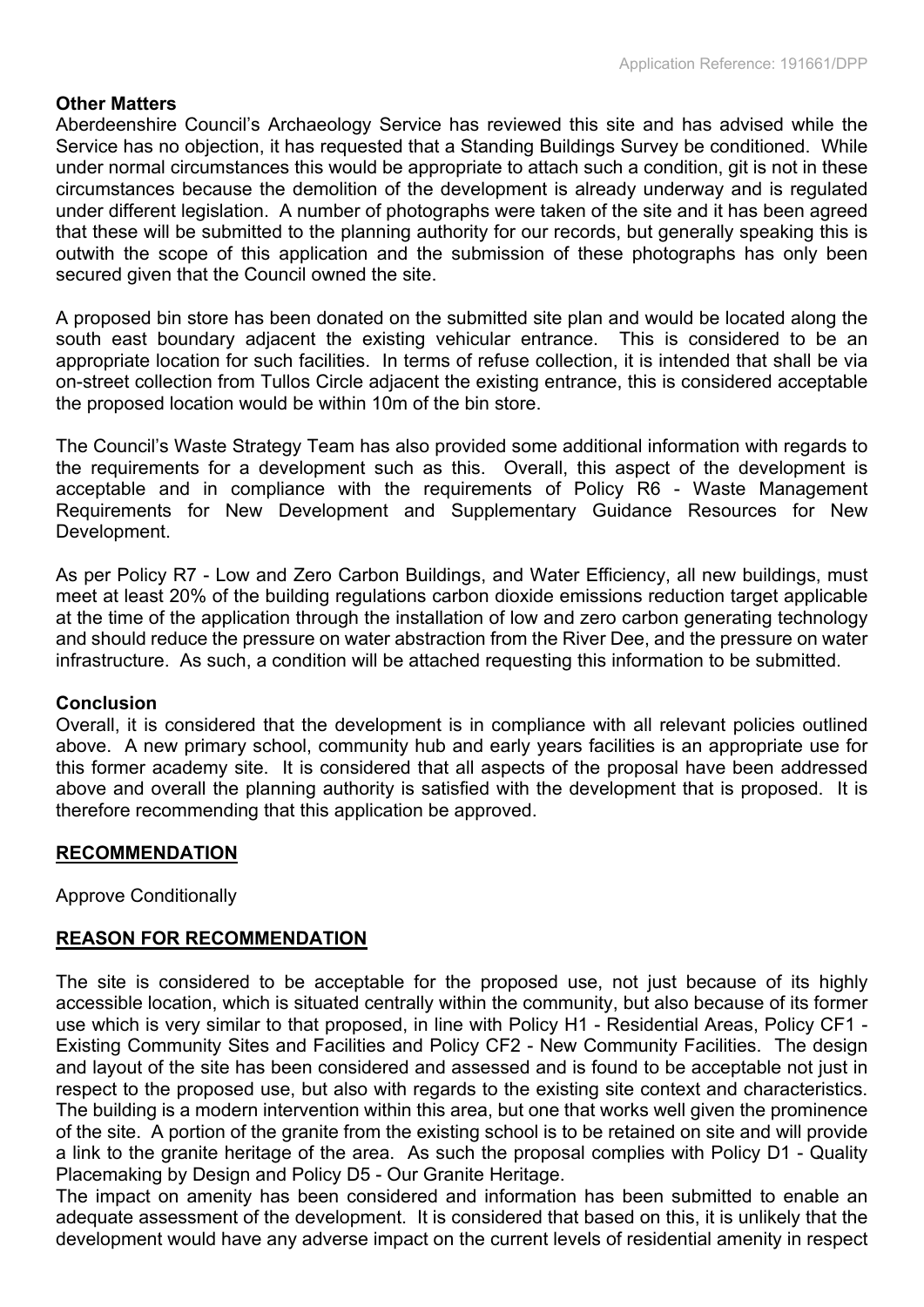to noise and lighting. The proposal provides sufficient access and parking arrangements as well as suitable and acceptable routes for other modes of transport, such as walking, cycling and public transport. The proposal is therefore considered to comply with Policy T5 – Noise, Policy T2 - Managing the Transport Impact of Development and Policy T3 - Sustainable and Active Travel.

The potential impact on Aberdeen Airport has been considered and it is found that whilst the development could have a safeguarding conflict, this can be resolved by the submission and implementation of a bird management plan, in compliance with Policy B4 - Aberdeen Airport. The development allows for adequate provision of foul and surface water drainage and it is unlikely, due to the location of the site, that there would be any flooding impacts, as such the development is acceptable under Policy NE6 - Flooding, Drainage and Water Quality. The site has also been assessed in respect to potential contamination and Policy R2 - Degraded and Contaminated Land and due to the previous use, this is considered unlikely, however further information has been required via condition. Suitable provision has been made for wate facilities and further information has been required in relation to carbon neutrality and water efficiency, in line with Policy R6 - Waste Management Requirements for New Development, Policy R7 - Low and Zero Carbon Buildings, and Water Efficiency.

Overall, the planning authority is satisfied with the proposal and it is considered that it complies with all relevant policies of the Aberdeen Local Development Plan and the Council's relevant Supplementary Guidance. There are no material considerations that warrant refusal of this application.

## **CONDITIONS**

#### **Materials**

No works in connection with the development hereby approved shall commence unless details of the specification and colour of all the materials to be used in the external finish of the development have been submitted to and approved in writing by the planning authority. The development shall not be brought into use unless the external finish has been applied in accordance with the approved details, specification and colour.

Reason: In the interests of the appearance of the development and the visual amenities of the area.

#### **Contaminated Land**

No works in connection with the development hereby approved shall commence unless the recommendations set out in the Geotechnical Design and Environmental Risk Assessment Report, prepared by Goodson Associates dated September 2019 have been carried out and any subsequent reports prepared as a result, have been submitted to and approved in writing by the planning authority. Once approved all required mitigation measures shall thereafter be implemented in full accordance and retained in perpetuity.

The scope of the works set out in the recommendations of the Geotechnical Design and Environmental Risk Assessment Report shall be agreed in writing with the planning authority in consultation with Protective Services prior to any works being carried out.

Reason: In order to ensure any potential contamination of the site is dealt with appropriately in the interests of public and environmental safety.

#### **Hours of Use**

The All-Weather Sports Pitch hereby approved shall only be used by the school or for pre-arranged lets during the period from 9 am to 8 pm on Monday to Friday and from 10 am to 8 pm on Saturday and Sunday and shall not be used outwith these times.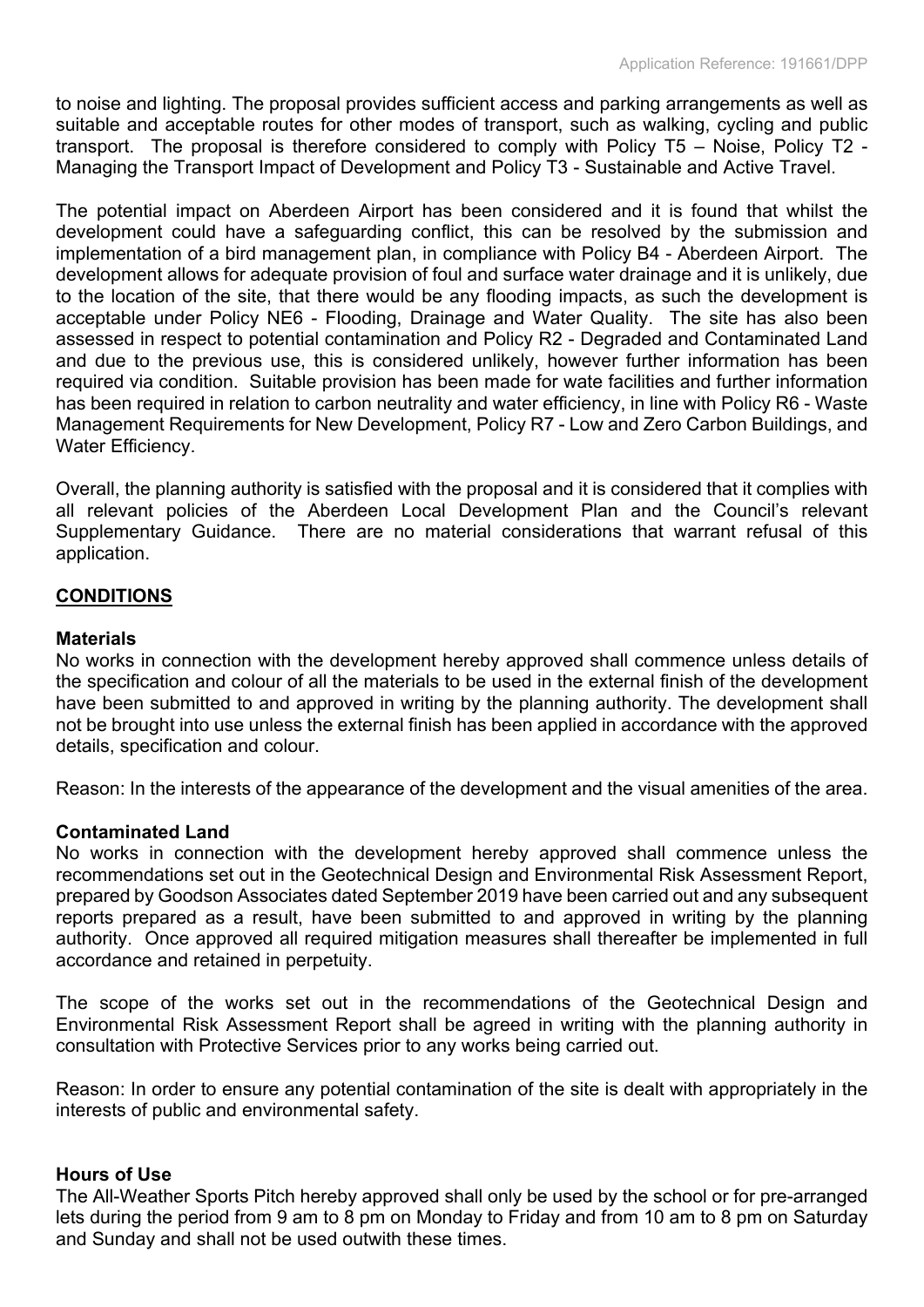Reason*:* In order to ensure that the development would not result in undue loss of amenity for surrounding properties.

## **Noise**

The building hereby approved shall not be brought into use unless a further assessment and report of the specific mechanical plant, including plant louvres at school, condenser units and substation, being used for the operation of the site has been undertaken. This assessment and report shall then be submitted to and approved in writing by the planning authority in consultation with Environmental Health. Once approved, all mitigation measures recommended in the report should be implemented prior to the building being brought into use and retained in perpetuity.

Reason: To ensure that noise from the use of the development does not result in undue loss of amenity for surrounding properties.

# **Lighting Strategy**

No development in connection with the planning permission hereby granted shall commence unless full details of the proposed lighting for the development and an impact assessment of obtrusive light from the development have been submitted to and approved in writing by the planning authority. Prior to the assessment being undertaken in accordance with a scope that has been agreed with the planning authority in consultation with Environmental Health. All lighting shall be provided and thereafter retained in perpetuity in accordance both with the approved scheme and the Guidance Notes for the Reduction of Obtrusive Light issued by the Institution of Lighting Professionals (GN01:2011) and any such guidance notes that replace or supersede them.

Reason: In order to minimise the amount of obtrusive lighting from the development in the interests of the residential and visual amenity of the surrounding area.

## **Travel Plan**

The building hereby approved shall not be brought into use unless a Travel Plan for that building has been submitted to and approved in writing by the planning authority. The Travel Plan shall encourage more sustainable means of travel and shall include mode share targets. It shall identify measures to be implemented, the system of management monitoring review, reporting and duration of the incorporated measures designed to encourage modes other than the private car. The building shall not be brought into use unless the measures set out in its approved Travel Plan have been implemented in full.

Reason: In the interests of encouraging a more sustainable means of travel to and from the proposed development.

## **Traffic Restrictions**

The building hereby approved shall not be brought into use unless:

- (i) an assessment of existing traffic restrictions within the surrounding road network has been undertaken to establish if any restrictions, in addition to those that exist, are required;
- (ii) the scope of the assessment shall be agreed with the Council's Traffic Management Team;
- (iii) a Traffic Regulation Order is promoted for any works to implement the additional restrictions; and
- (iv) any works required to implement the addition restrictions are completed.

For the avoidance of doubt, all necessary works required as a result of the assessment shall be implemented prior to the building being brought into use.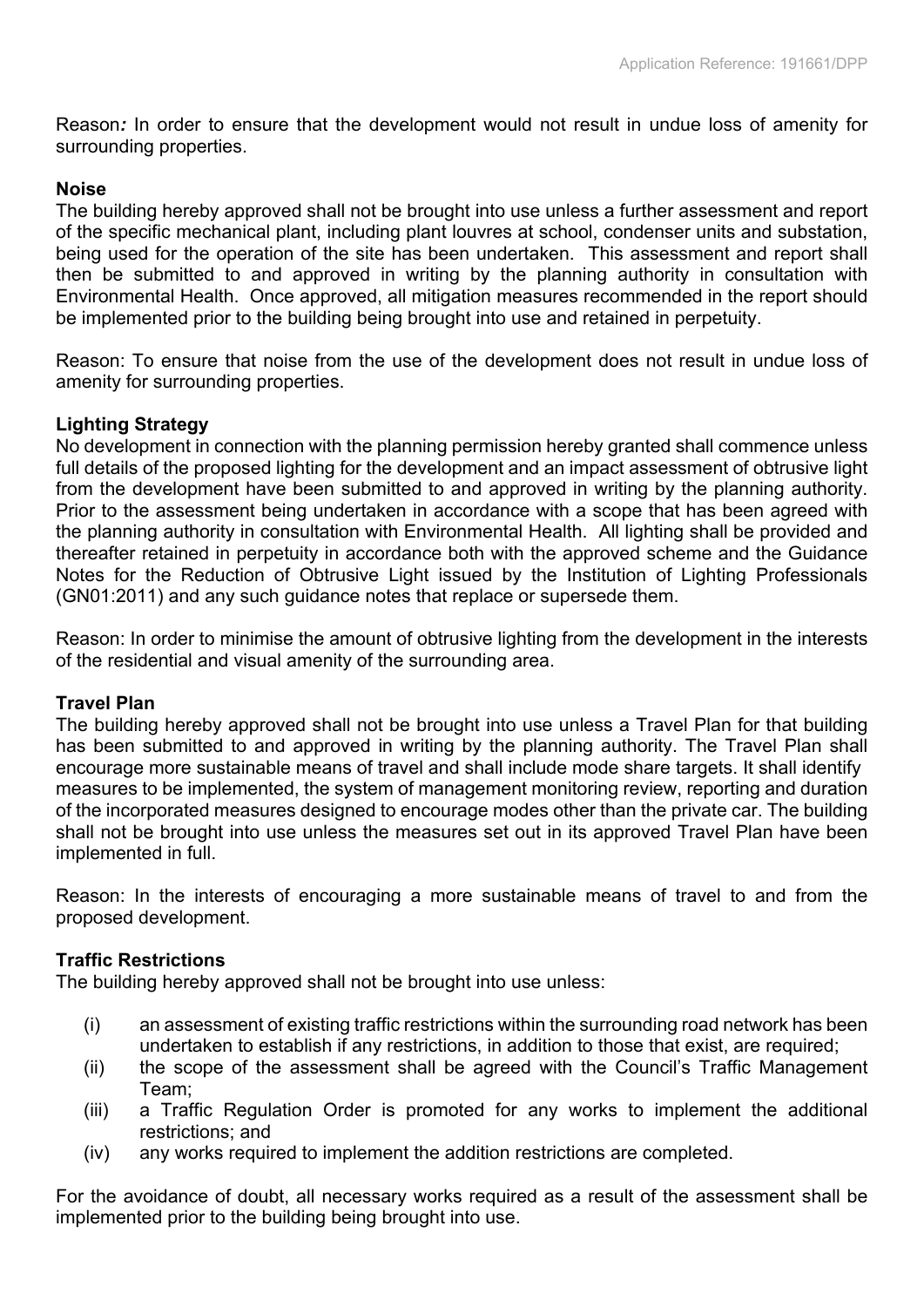Reason: In the interests of road safety and providing a safe route to school.

#### **Existing Public Transport Infrastructure**

The building hereby approved shall not be brought into use unless the existing public transport infrastructure, such as, but not limited to bus shelters in close proximity to the development, have been assessed in consultation with the Council's Public Transport Services and Infrastructure.

For the avoidance of doubt, all necessary works required to improve or replace this infrastructure shall be carried out prior to the building being brought into use.

Reason: In the interests of public safety and providing suitable public transport infrastructure.

#### **Foul and Surface Water Drainage Arrangements**

The building hereby approved shall not be brought into use unless the proposed foul and surface water drainage arrangements have been provided in accordance with the approved plans and the Drainage Strategy Plan, prepared by Goodson Associates and dated October 2019. The foul and surface water drainage arrangements shall be permanently retained thereafter in accordance with the approved maintenance scheme contained within the Drainage Strategy.

Reason: In order to ensure that adequate drainage facilities are provided, and retained, in the interests of the amenity of the area.

#### **Bird Management**

Development shall not commence until a Bird Hazard Management Plan has been submitted to and approved in writing by the planning authority in consultation with Aberdeen Airport. The submitted plan shall include details of:

Management of any flat/shallow pitched roofs (of less than 15 degrees) on buildings within the site which may be attractive to nesting, roosting and "loafing" birds. The management plan shall comply with Advice Note 8 'Potential Bird Hazards from Building Design' and any such guidance notes that replace or supersede them.

The Bird Hazard Management Plan shall be implemented as approved, on completion of the development and shall remain in force for the life of the building. No subsequent alterations to the plan are to take place unless they have been submitted to, and approved in writing by, the planning authority in consultation with Aberdeen Airport.

Reason: It is necessary to manage the development in order to minimise its attractiveness to birds which could endanger the safe movement of aircraft and the operation of Aberdeen Airport.

#### **Landscaping Scheme**

No works in connection with the development hereby approved shall commence unless a scheme of hard and soft landscaping works has been submitted to and approved in writing by the planning authority.

Details of the scheme shall include:

- a) Existing and proposed finished levels.
- b) The location of new trees, shrubs, hedges and grassed areas.
- c) A schedule of planting to comprise species, plant sizes and proposed numbers and density.
- d) The location, design and materials of all hard landscaping works including walls, fences, gates, and play equipment.
- e) An indication of existing trees, shrubs and hedges to be removed.
- f) A programme for the implementation, completion and subsequent management of the proposed landscaping.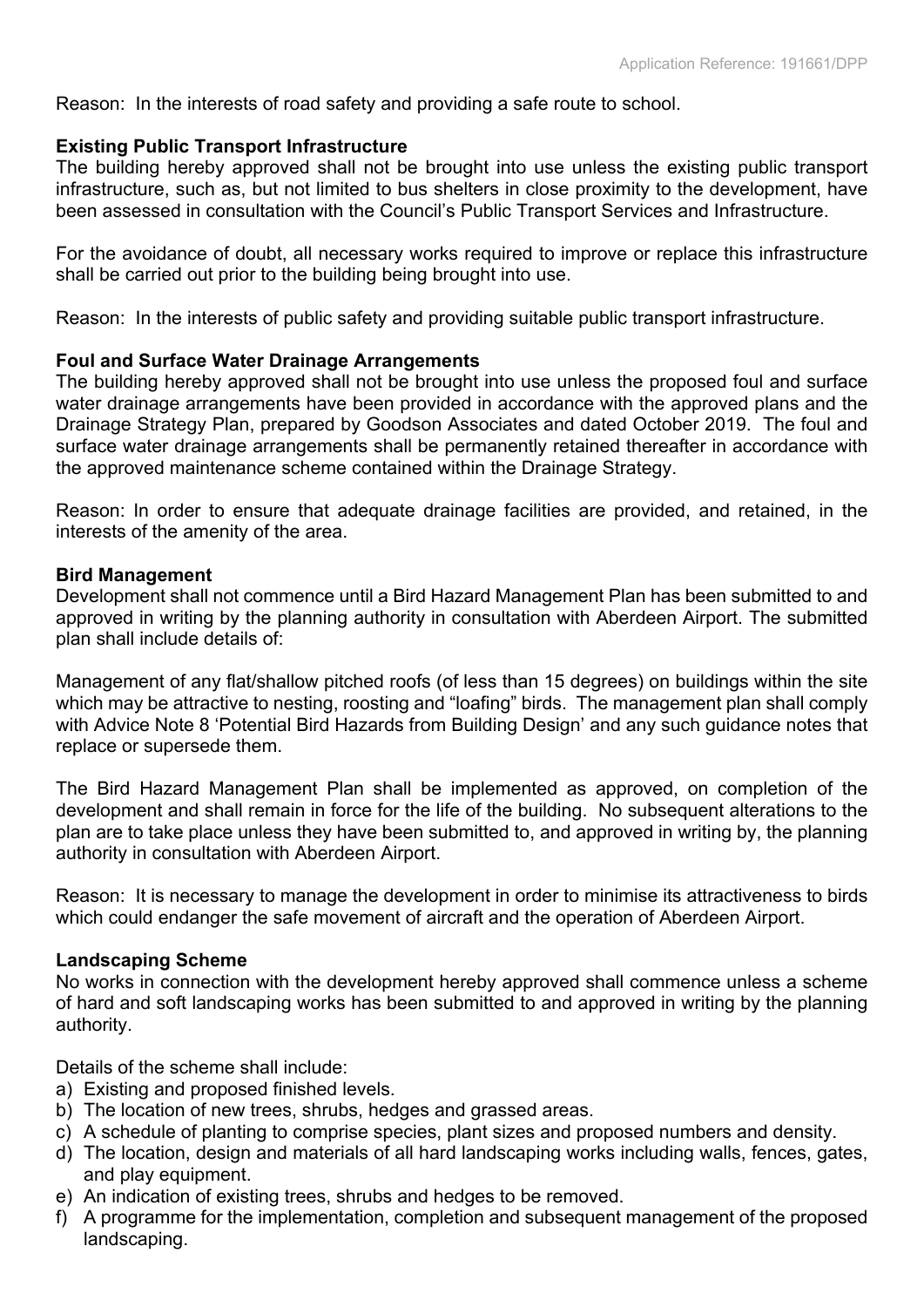All soft and hard landscaping proposals shall be carried out in accordance with the approved planting scheme and management programme. Any planting which, within a period of 5 years from the completion of the development, in the opinion of the planning authority is dying, being severely damaged or becoming seriously diseased, shall be replaced by plants of similar size and species to those originally required to be planted. Once provided, all hard landscaping works shall thereafter be permanently retained.

Reason: To ensure the implementation and management of a satisfactory scheme of landscaping which will help to integrate the proposed development into the local landscape in the interests of the visual amenity of the area.

# **Carbon Neutrality and Water Efficiency**

No building hereby approved shall be erected unless an Energy Statement and Water Efficiency applicable to that building has been submitted to and approved in writing by the planning authority.

The Energy Statement shall include the following items:

- a) Full details of the proposed energy efficiency measures and/or renewable technologies to be incorporated into the development;
- b) Calculations using the SAP or SBEM methods which demonstrate that the reduction in carbon dioxide emissions rates for the development, arising from the measures proposed, will enable the development to comply with Policy R7 of the Aberdeen Local Development Plan 2017.

The Water Efficiency Statement shall include details of all proposed water saving technologies and techniques.

The development shall not be occupied unless it has been constructed in full accordance with the approved details in both statements. All measures shall be retained in place and fully operational thereafter.

Reason: to ensure this development complies with the on-site carbon reductions required in Scottish Planning Policy and Policy R7 of the Aberdeen Local Development Plan 2017.

# **ADVISORY NOTES FOR APPLICANT**

# **Bird Hazard Management Plan**

The Bird Hazard Management Plan must ensure that flat/shallow pitched roofs be constructed to allow access to all areas by foot using permanent fixed access stairs ladders or similar. The owner/occupier must not allow gulls, to nest, roost or loaf on the building. Checks must be made weekly or sooner if bird activity dictates, during the breeding season. Outside of the breeding season gull activity must be monitored and the roof checked regularly to ensure that gulls do not utilise the roof. Any gulls found nesting, roosting or loafing must be dispersed by the owner/occupier when detected or when requested by Aberdeen Airport Airside Operations staff. The owner/occupier must remove any nests or eggs found on the roof.

The breeding season for gulls typically runs from March to June. The owner/occupier must obtain the appropriate licences where applicable from Scottish Natural Heritage (SNH) before the removal of nests and eggs.

# **Waste**

- Business premises need to be provided with a bin store to allocate, within the property, the waste and recycling bins
- Commercial waste bins cannot be stored on the street any day of the week as per Council